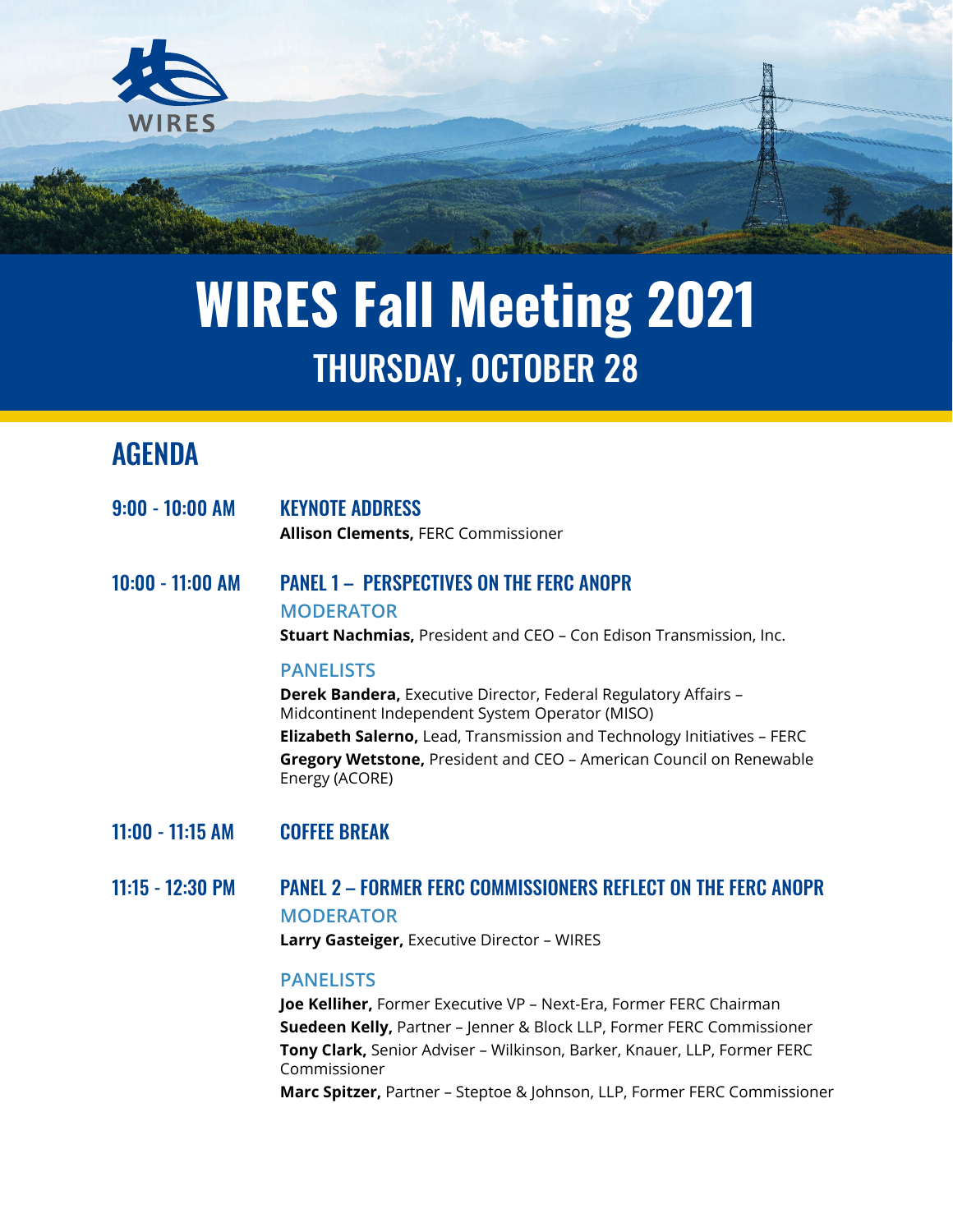<span id="page-1-0"></span>

OCTOBER 28, 2021

# PRESENTERS KEYNOTE SPEAKER



### **Allison Clements**

#### **FERC Commissioner**

Commissioner Allison Clements has two decades of public and private sector experience in energy regulation and

policy, representing utilities, independent power producers, developers and lenders, nonprofits and philanthropies on grid policy issues. Commissioner Clements is the founder and president of Goodgrid, LLC, an energy policy and strategy consulting firm. Previously she spent two years as director of the energy markets program at Energy Foundation. Prior to her time at Energy Foundation and Goodgrid, Commissioner Clements worked for a decade at Natural Resources Defense Council in New York, NY, as the organization's corporate counsel and then as director of the Sustainable FERC Project. Before that, Commissioner Clements spent several years in private legal practice, with the energy regulatory group at Troutman Sanders LLP (now Troutman Pepper) and then with the project finance and infrastructure group at Chadbourne & Parke LLP (now Norton Rose Fulbright).

Commissioner Clements has served as a federal energy expert in several capacities, including as a member of a National Academies of Sciences committee on grid resilience, as co-chair of the Bipartisan Policy Center's electric grid initiative, and as a clinical visiting lecturer at Yale Law School.

Commissioner Clements grew up in Dayton, Ohio. She has a Bachelor of Science from the University of Michigan and a Juris Doctorate from The George Washington University Law School.

# PANEL 1 – PERSPECTIVES ON THE FERC ANOPR



### **MODERATOR**

#### **Stuart Nachmias**

**President and CEO – Con Edison Transmission, Inc.**

In his current role, Stuart Nachmias leads Con Edison's wholesale transmission business,

which is focused on bringing clean energy from where it is produced to where it is needed to meet customers' energy needs. Before taking on his current position, he was vice president of Energy Policy and Regulatory Affairs where his responsibilities included development of strategies to implement federal and state electric and gas policies such as clean energy policies in support of New York State's clean energy goals and the New York State Public Service Commission's Reforming the Energy Vision (REV) proceedings. In this regard, he led the company's efforts working with federal and state energy regulators, Northeast independent system operators (ISOs) and regional transmission operators (RTOs), including the New York Independent System Operator (NYISO), trade associations such as the Edison Electric Institute (EEI) and the American Gas Association (AGA), and other active energy policy groups. Stuart has also worked in Con Edison's Customer Operations, Corporate Planning, Economic Development Planning and Electric Forecasting departments, and was director of marketing for the unregulated affiliate Con Edison Solutions. Stuart is also chairman of New York Transco, a New York utilities electric transmission partnership, and represents Con Edison Transmission on its other projects' boards. He also serves on the boards of the Tenement Museum and the Queens County Farm Museum in New York City.

He holds a master's degree in business administration with a finance concentration from Baruch College and a bachelor's degree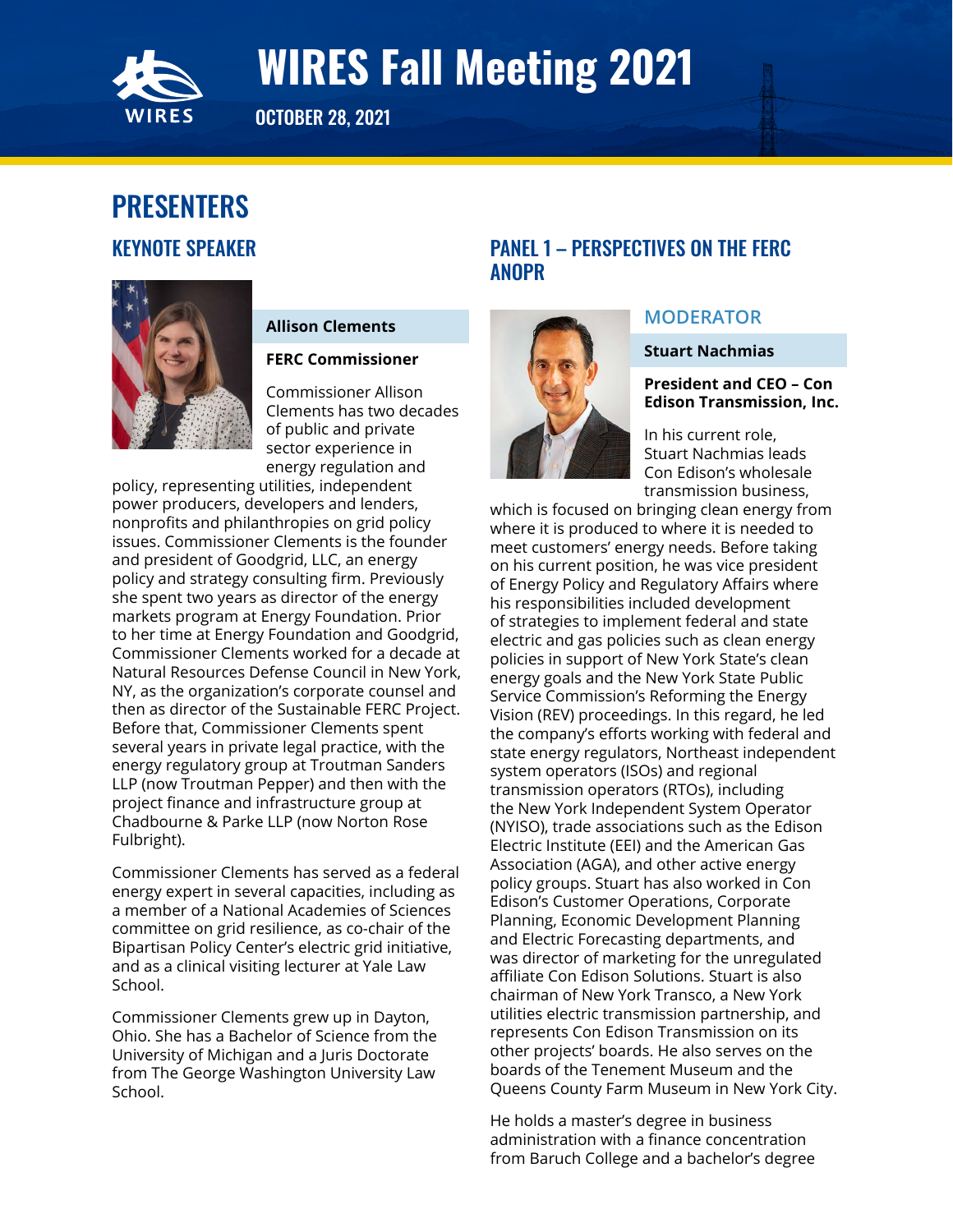

OCTOBER 28, 2021

in economics and psychology from the State University of New York at Binghamton. He received an advanced certificate in energy management from New York Institute of Technology, completed a PTI distribution system engineering course and has taken executive education courses at Harvard Business School and the Wharton School at the University of Pennsylvania.



### **PANELIST**

#### **Derek Bandera**

**Executive Director, Federal Regulatory Affairs – Midcontinent Independent System Operator (MISO)**

Derek Bandera is

responsible for leading MISO's coordination and strategic efforts with FERC. Derek joined MISO in May 2013. He manages across the MISO organization to ensure the Commission is able to leverage the expertise and experiences of the MISO staff, as well as aid the Commission in its decision making and the implementation of its regulatory authority to ensure MISO is able to continue to bring the greatest value to its members and customers. Derek is located in MISO's Washington, D.C. office.

Prior to joining MISO, Derek worked as the Director of Federal Regulatory Affairs at Reliant/ RRI Energy/GenOn, an independent power supplier. He led an industry coalition change to the Federal Power Act to clarify DOE and EPA responsibilities and authorities under Section 202(c) of the Federal Power Act.

Derek also worked as an economist at FERC in the Division of the Chief Economic Advisor, focused on the Commission's RTO markets policy and implementation, including work involving the California Energy Crisis, Market Monitoring Policy and RTO Price Formation. Derek also served as a policy advisor to then Chairman Pat Wood during his tenure at the Commission.

Derek has a B.S. in Mathematics and Economics from Carnegie Mellon University and an A.B.D. in Economics at the University at Albany.



### **PANELIST**

#### **Elizabeth Salerno**

#### **Lead, Transmission and Technology Initiatives – FERC**

Liz Salerno has more than 15 years of experience in the energy industry

across the government, private, and nonprofit sectors. She joined FERC in 2018 as part of now-Chairman Rich Glick's team. Liz was recently named Lead, Transmission and Technology Initiatives by Chairman Glick to help facilitate and drive the Chairman's priorities on transmission, interconnection, and eliminating barrier to new technologies. Liz previously served as a technical advisor to the Chairman focusing on central and western markets, PURPA, and facilitating new technologies such as energy storage and distributed energy resources. Prior to her time at FERC, Liz was the Global Head of Strategy for the Wind Energy Service group at Siemens and SiemensGamesa. She also spent time in the wind turbine equipment and gas turbine divisions of Siemens. Prior to Siemens, Liz was the head of industry data and policy analysis at the American Wind Energy Association (now American Clean Power Association).

Liz earned a Master of Public Policy from George Washington University and a BA in economics from Boston University.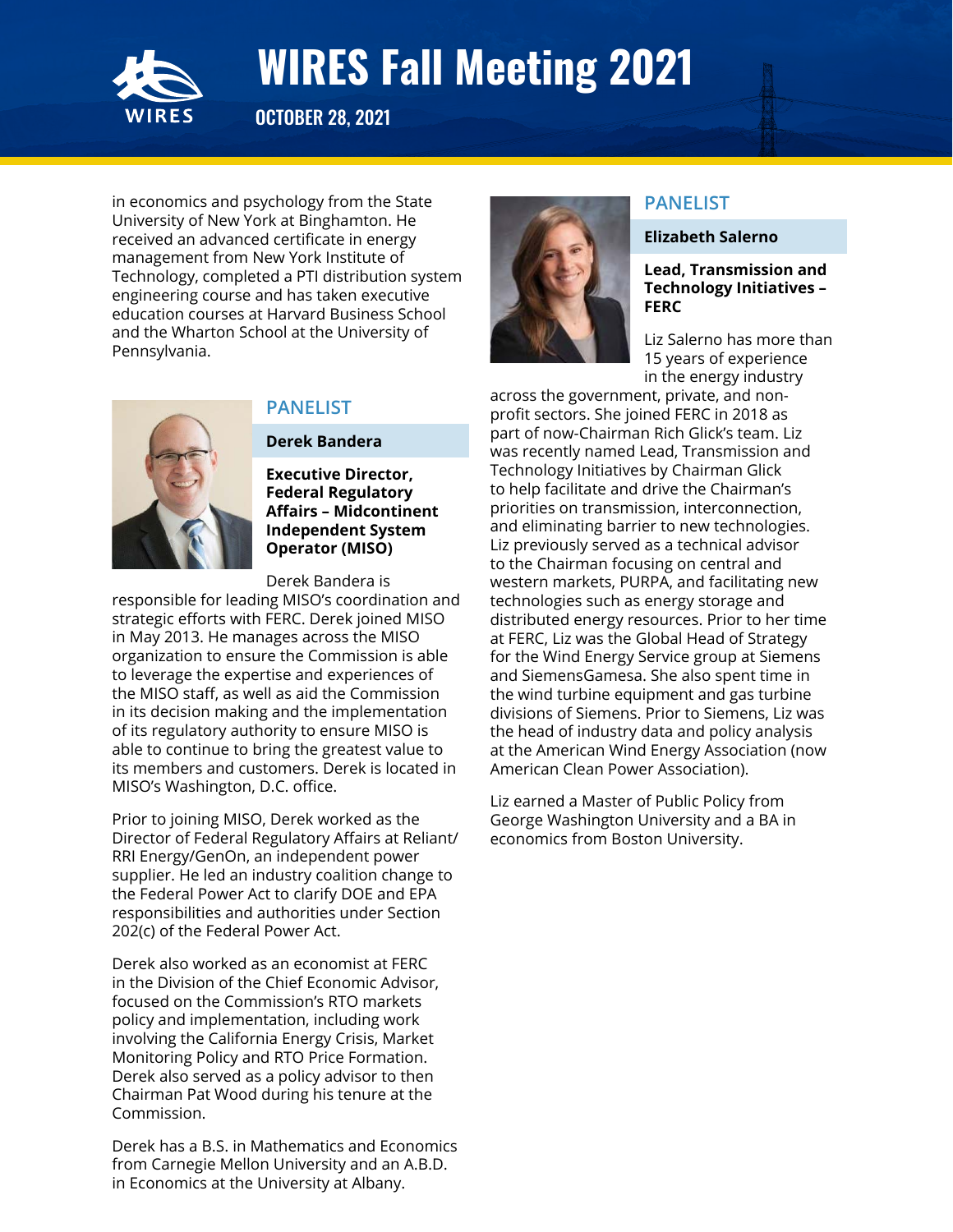<span id="page-3-0"></span>

OCTOBER 28, 2021



### **PANELIST**

**Gregory Wetstone**

**President and CEO – American Council on Renewable Energy (ACORE)**

Greg Wetstone is President and Chief Executive Officer

of the American Council on Renewable Energy (ACORE), a national nonprofit organization that unites finance, policy and technology to accelerate the transition to a renewable energy economy. Since assuming this role in January of 2016, he has led the way to dramatic improvements in ACORE's organizational health, prominence and effectiveness in pursuit of its mission. Greg oversees ACORE's strategic planning and core activities, including government affairs, communications, research and analysis, executive programs, market expansion priorities, signature events and fundraising.

Prior to joining ACORE, Greg served as Vice President for Terra-Gen Power LLC, a renewable energy company with utility-scale wind, solar and geothermal energy facilities. Prior to his sixyear term with Terra-Gen, he served as Senior Director for Government and Public Affairs at the American Wind Energy Association and Director of Programs at the Natural Resources Defense Council, where he founded the legislative program. Earlier in his career, Greg was Senior Counsel to the House Energy and Commerce Committee, and played an important role in crafting a number of important laws, including the 1990 Clean Air Act Amendments. Prior to joining the Committee staff, Greg was Director of the Air and Water Pollution Program at the Environmental Law Institute. Greg is a forceful advocate for the policies and financial structures essential to renewable energy growth and has been widely published and quoted on energy and environmental issues over the span of his career.

He has a Juris Doctor degree from the Duke University School of Law and a bachelor's degree in biology from Florida State University.

# PANEL 2 – FORMER FERC COMMISSIONERS REFLECT ON THE FERC ANOPR



### **MODERATOR**

**Larry Gasteiger**

**Executive Director – WIRES**

Larry Gasteiger, Executive Director of WIRES, oversees the international trade association's

initiatives to advance investment in high voltage transmission. Larry works closely with members to set and pursue the group's regulatory policy agenda, and takes a leadership role in promoting the importance of a robust and resilient grid.

Prior to WIRES, Larry was Chief of Federal Regulatory Policy at Public Service Enterprise Group Incorporated (PSEG) serving from 2016 to 2019. At PSEG, he focused on transmission and wholesale market policy issues and was a regular speaker and panelist at energy industry meetings and conferences.

Larry brings to WIRES deep federal regulatory experience, having spent nearly two decades at FERC. During his tenure from 1997-2016, he held a variety of senior leadership roles that culminated in his position as Chief of Staff for Chairman Norman Bay. Additionally, Larry was the Acting Director of the Office of Enforcement after having served as the Deputy Director from 2009 to 2014. Before he joined FERC's Office of Enforcement, Larry was the Director of the Division of Tariffs and Market Development – East in the Office of Energy Market Regulation. Prior to that, he held several other positions at the Commission, including Deputy Associate General Counsel, Legal Advisor to Chairman Joseph T. Kelliher, and attorney in the FERC's Solicitor's Office.

Before joining FERC in 1997, Larry was an attorney in the General Counsel's Office at the Commodity Futures Trading Commission, and from 1989 to 1991 he served as a law clerk for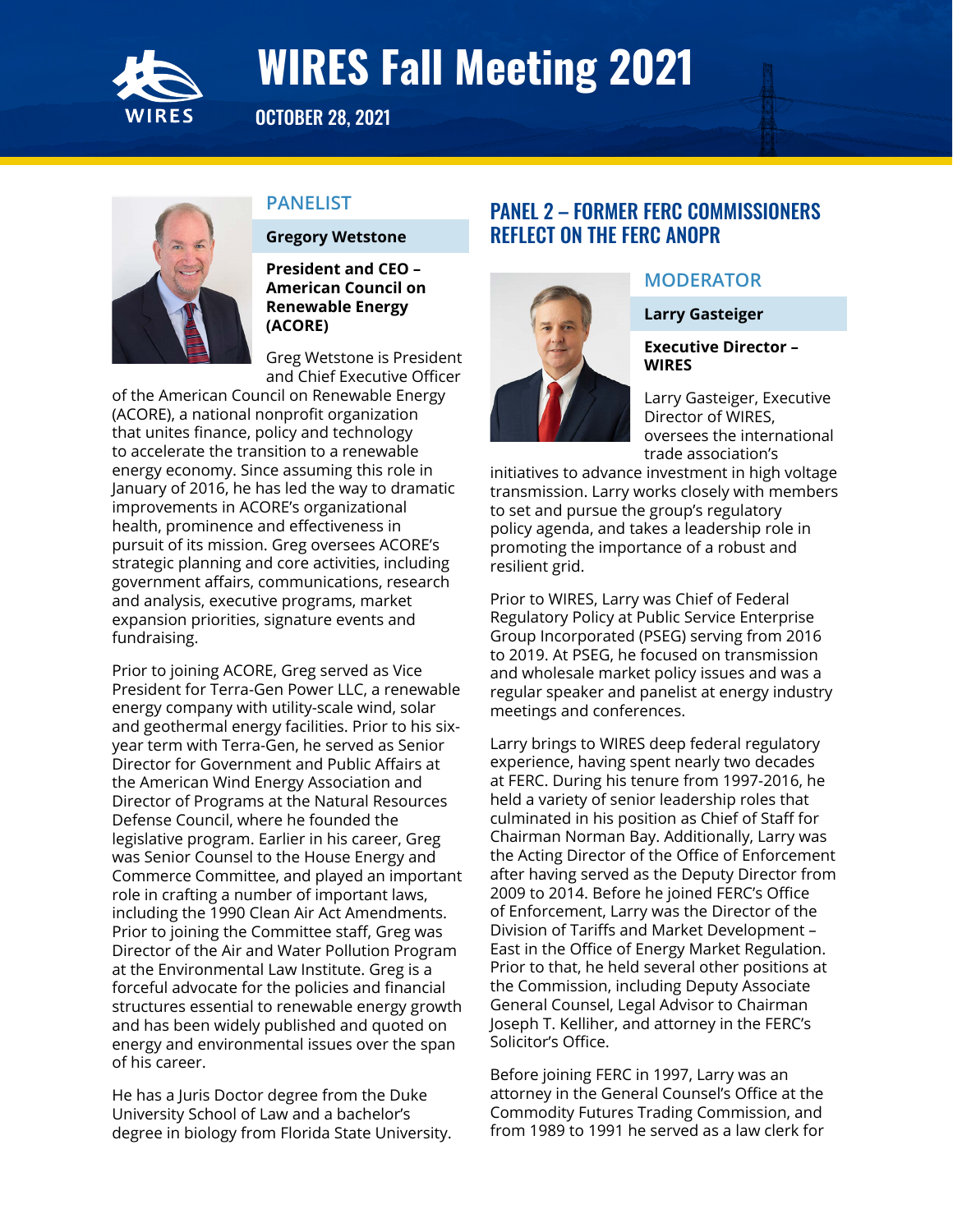

OCTOBER 28, 2021

the Honorable Edwin M. Kosik in the United States District Court for the Middle District of Pennsylvania.

He is a graduate of the University of Pennsylvania and the Dickinson School of Law. He currently serves on the Board of Directors of Americans for a Clean Energy Grid (ACEG).



# **PANELIST**

**Joseph T. Kelliher**

#### **Former Executive VP – Next-Era, Former FERC Chairman**

Joe Kelliher is a former Executive Vice President-Federal Regulatory Affairs

for NextEra Energy, Inc. (NextEra) and former Chairman of the Federal Energy Regulatory Commission (FERC).

Joe was responsible for developing and executing FERC regulatory strategy for NextEra and its principal subsidiaries, NextEra Energy Resources and Florida Power & Light Company, from 2009 to 2020. NextEra is the largest electricity company in the U.S., one of the few national electricity companies, operating in every region and every organized market, and the most complex company regulated by FERC, with multiple business lines subject to FERC regulation.

Previously, Joe served as chairman of FERC from 2005 to 2009. A hallmark of his chairmanship was efficient implementation of the Energy Policy Act of 2005, the largest expansion in FERC regulatory authority since the 1930s. This law gave FERC a new mission to assure reliability of the interstate power grid, granted the agency strong enforcement authority for the first time and expanded FERC powers in other areas. He pursued a series of reforms to promote competitive wholesale power and natural gas markets, improve FERC economic regulation and strengthen the U.S. energy infrastructure.

Joe has spent his entire professional career working on energy policy matters, serving in a variety of roles in both the public and private

sectors. These include senior policy advisor to the U.S. Secretary of Energy, majority counsel to the U.S. House Commerce Committee and positions with private corporations, trade associations and law firms.

He earned a Bachelor of Science degree from Georgetown University, School of Foreign Service, and a Juris Doctor degree, magna cum laude, from The American University Washington College of Law.



# **PANELIST**

#### **Suedeen G. Kelly**

#### **Partner – Jenner & Block LLP, Former FERC Commissioner**

Suedeen Kelly is a highly recognized energy practitioner and former

Commissioner with FERC. She represents a variety of clients in the electric and natural gas industries on business, regulatory, litigation, enforcement and policy matters such as electricity and gas markets, renewable energy, electricity transmission, natural gas and oil infrastructure, LNG, electricity reliability standards, hydro licensing, carbon emissions, smart grid, energy efficiency and distributed generation.

Suedeen's knowledge of the national electric and natural gas industries includes significant experience in infrastructure development and operation, market structures and financial products, emerging technologies, federal and state laws and regulations, impending policy changes and domestic/international market interrelations. She is an experienced litigator on energy and environmental matters in federal and state courts.

Nominated by Presidents George W. Bush and Barack Obama to three terms as a FERC Commissioner, Ms. Kelly resolved 7,000 disputes with published Commission decisions and personally authored 100 separate statements during her tenure. She is credited with spearheading change in numerous regulatory policies, including transmission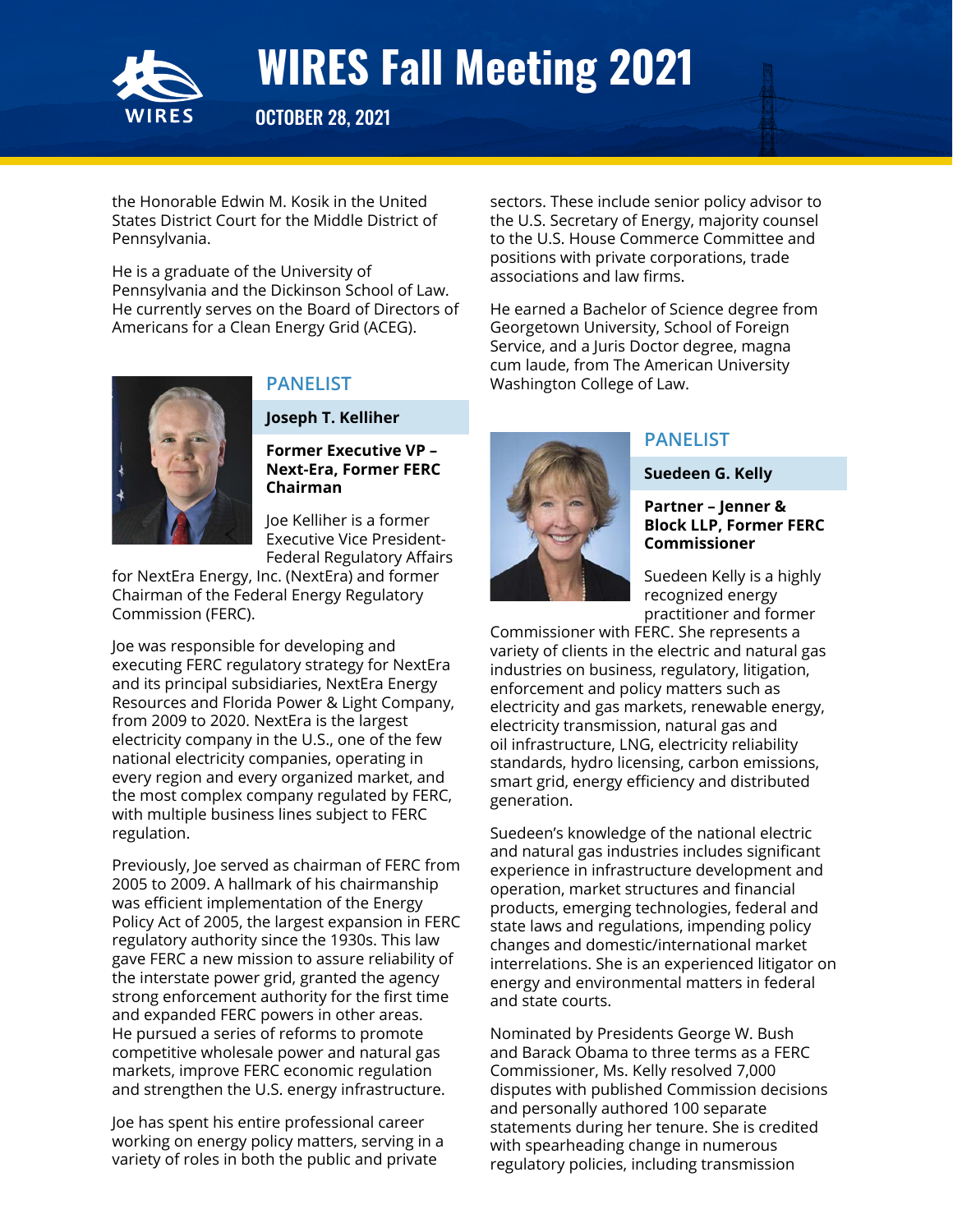

OCTOBER 28, 2021

interconnection and planning reform, integration and deployment of renewables and smart technology into the grid, the inclusion of smart grid demonstration grants in the stimulus effort, and natural gas quality standards.

Suedeen was a board member of the American Wind Energy Association (AWEA), and has served as chair of energy industry practices at two international law firms. She served as regulatory counsel for the California Independent System Operator, and in 1999, she worked as a legislative aide to Senator Jeff Bingaman, then the ranking member of the Senate Energy & Natural Resources Committee. For more than 15 years, she was a professor at the University of New Mexico School of Law where she taught energy law, utility regulation, administrative law and legislative process. She also served as chairwoman and commissioner for the New Mexico Public Service Commission and was a lawyer for the Natural Resources Defense Council and US Environmental Protection Agency.



# **PANELIST**

#### **Tony Clark**

#### **Senior Adviser – Wilkinson, Barker, Knauer, LLP, Former FERC Commissioner**

Tony Clark is a Senior Advisor at Wilkinson

Barker Knauer, LLP. He provides clients with analysis, expert witness services, and strategic advice on a variety of regulatory and public policy matters affecting their businesses. He specializes in working with clients in the energy and telecommunications industries, and at the nexus of state and federal jurisdictional issues. Tony served from 2012 to 2016 as a Commissioner of FERC. From 2001 to 2012 he was a Commissioner of the North Dakota Public Service Commission, including over 5 years as its Chairman. He is a former President of the National Association of Regulatory Utility Commissioners. From 1999 to 2000, Tony was Labor Commissioner of the State of North Dakota, serving in the Cabinet of Gov.

Ed Schafer. He was first elected to the North Dakota legislature in 1994, representing a portion of the City of Fargo for two terms in the State House of Representatives.

He holds bachelors' degrees from North Dakota State University and an MPA from the University of North Dakota. In addition to his work at Wilkinson Barker Knauer, Tony is a member of the Board of Directors of NorthWestern Energy Corporation.



# **PANELIST**

**Marc L. Spitzer**

#### **Partner – Steptoe & Johnson, LLP, Former FERC Commissioner**

Marc Spitzer is a partner in Steptoe's Washington, DC office, where he is a

member of the Regulatory & Industry Affairs Department. His Public Service record includes time as a FERC Commissioner from 2006- 2011. During his time on the Commission, he participated in Commission technical conferences, initiatives and proceedings, including the 2005 Energy Policy Act and other rulemakings focusing on rate, enforcement and reliability cases, electric transmission policy, and natural gas infrastructure

He has extensive lecture and speaking experience, including before significant international energy conferences representing the United States government, major US energy conferences involving Federal and State political and regulatory bodies, regulated entities, energy producers and investors and all major energy trade associations. Marc has testified before Congressional Committees, and assisted and consulted with members of Congress and Congressional staffs.

Prior to his time at FERC, Marc was a Commissioner with the Arizona Corporation Commission, in Phoenix, Arizona, from 2001-2006. He served as the Chairman of this Commission from 2003-2005. At the Arizona Corporation Commission, Marc presided over electric, natural gas, water, and